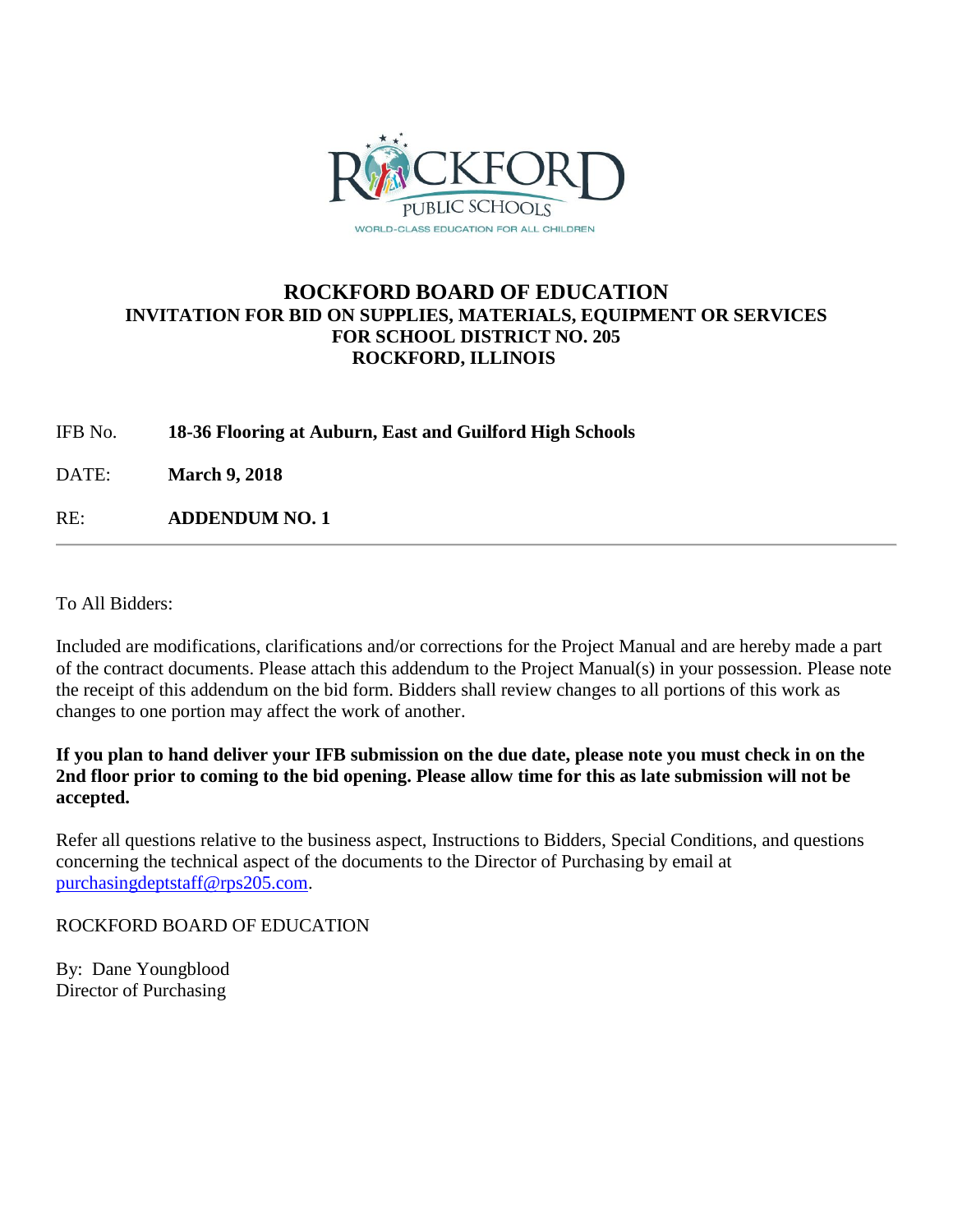

### **ADDENDUM ONE**

- TO: ALL BIDDERS
- DATE: March 9, 2018
- RE: ADDENDUM #1

CHANGES to Bidding Documents dated February 15, 2018

IFB No. 18-36 Flooring at Auburn, East and Guilford High Schools (Project No. 1528-2018 Flooring)

BIDS DUE: 2:00 PM (CDST) on Tuesday, March 20, 2018

Please attach this Addendum to the Specifications and Drawings for the referenced project. Take the changes to the Specifications and Drawings into consideration in preparing you Bid.

Bidders shall make note in writing on Bid Form that this Addendum has been taken into consideration. Failure to do so may be sufficient cause to reject the Bid.

> Rockford Public Schools By: Jennifer Deuth Fritts, AIA

The Addendum consists of 3 page(s), plus materials itemized herein.

- I. PRE-BID MEETING MINUTES
	- 1. Debbie Dimmick, RPS Assistant Project Manager, read the Opening Statement, and passed around the Sign In Sheet, which is attached to this Addendum.
	- 2. The format of the Bid Offer Form was reviewed; bidders to provide base bid for each school individually, and a combined base bid for all 3 schools. The Unit Prices and Allowances on the Bid Offer Form were also reviewed.
	- 3. The construction dates for the project were reviewed, as shown on the Bid Offer Form. The dates remain the same if the contractor is awarded one, two or all three schools.
	- 4. The contractors were reminded that the flooring product(s) identified on the drawings is for Basis of Design, and if they are going to propose a substitution, they need to follow the procedure identified in specification Section 09 65 19 .02: "Submit formal substitution request prior to bid."
	- 5. The contractors were instructed that any attic stock/remaining material at the end of the project should be delivered to RPS Distribution, 1907 Kishwaukee St., Rockford, IL, and not left at the individual school.
	- 6. Debbie distributed maps to the contractors. After touring the classrooms at East HS, everyone will travel to Guilford HS for a walk-through, then continue to Auburn HS for a walk-through.
	- 7. The following general questions were asked during the meeting:
		- a. Is the flooring product to be installed using spray adhesive? *Answer: follow spec section 09 65 19 .02, paragraph 3.3 Vinyl Tile Flooring Installation.*
		- b. Will the District thoroughly clean the floors before the contractor begins flooring installation? *Answer: RPS will request custodial services to scrub the floors after the furniture has been removed. However, contractors to follow spec section 09 65 19 .02, paragraph 3.2 Preparation. Also, see General Note #1 on drawings.*

IFB No. 18-36  $ADDENDUM #1$  1 ROCKFORD PUBLIC SCHOOLS ROCKFORD, ILLINOIS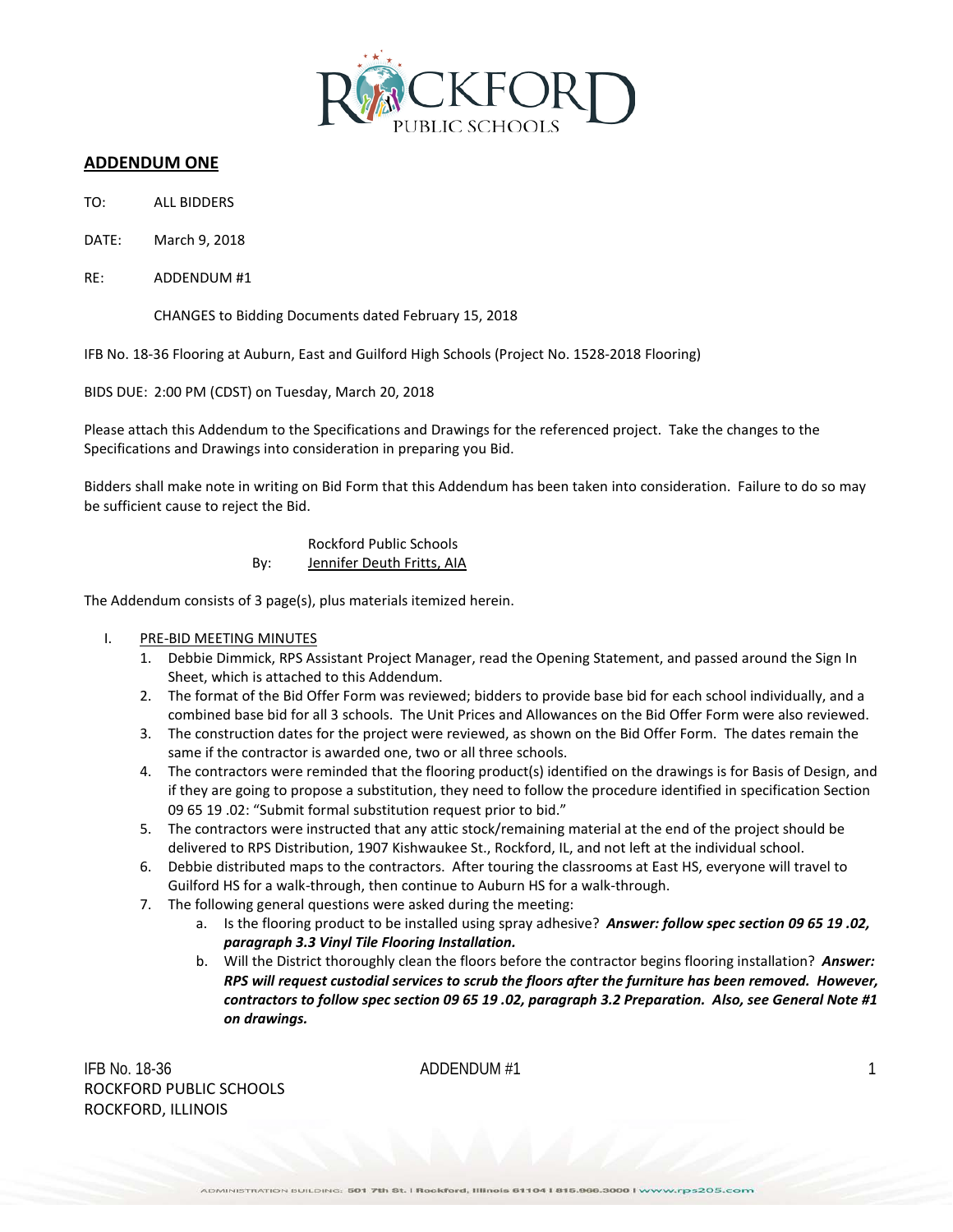- c. Do any of these 3 schools have summer school scheduled? *Answer: No.*
- 8. The following questions were asked during the walk through at East High School:
	- a. Several rooms have a raised platform for the teacher's desk. Does the top of the platform receive new flooring? *Answer: Yes. Provide a stair nosing around the perimeter of the raised platforms, to match the rubber base in color.*
	- b. Several science tables, in various rooms, have missing rubber base should it be replaced? Some tables have metal corner guards on the base – should they be removed/replaced? *Answer: Per General Note #6 on the plans, all rubber base should be removed and replaced on all casework and unit ventilators, including preformed rubber corners as needed. The metal corner guards should be removed and eliminated.*
	- c. In several rooms, under the tables or counters, there are wood blocks under the plumbing pipes or radiators. How should the flooring be cut around those? Or, will the District enclose the pipes/block around them? *Answer: Contractor to provide straight-line cuts around the group of pipes, or around blocking. Contractor does not need to cut around each individual pipe penetration. If the distance from the pipe or blocking to the wall base is less than 6", contractor does not need to lay new flooring behind it.*
	- d. In several rooms, there were tall storage cabinets on either side of the built-in storage. Will they be moved out of the way? *Answer: Yes.*
- 9. The following questions were asked during the walk through at Guilford High School:
	- a. In room 111, the computer table supports are attached to the floor with metal brackets using screws with raised heads. Should the contractor cut around each bracket, or will RPS replace with screws with flat head screws? *Answer: The computer table in this room will be removed prior to the start of this flooring project.*
	- b. Room 155 has new carpet tile; should it be replaced? *Answer: Yes, RPS will remove carpet tile prior to the start of this flooring project.*
	- c. Several science tables, in various rooms, have missing rubber base should it be replaced? Some tables have metal corner guards on the base – should they be removed/replaced? *Answer: Per General Note #6 on the plans, all rubber base should be removed and replaced on all casework and unit ventilators, including preformed rubber corners as needed. The metal corner guards should be removed and eliminated.*
	- d. Several science tables, in various rooms, have a 'collar' base on the leg that is missing the bolts attaching it to the floor, leaving it free to slide up and down on the table leg. Should they be removed? Some table legs are missing the colars. Should they be replaced? *Answer: The existing collars should remain. The missing collars do not need to be replaced.*
- 10. The following questions were asked during the walk through at Auburn High School:
	- a. In room #108, the storage closet has large metal doors, which should clear the new flooring. If they don't, contractor will contact RPS for guidance. *Answer: OK.*
	- b. The workrooms beside the Science rooms are shown to receive new flooring. Please confirm. *Answer: See changes below under "Additions or Changes to the Drawings". NOTE: Workroom 110.1 will REMAIN in the bid/project.*
- II. RFI's
	- 1. Questions from email dated 03.05.18:

Could you please respond to the following RFI concerning the IFB 18-36 Flooring at Auburn, East & Guilford? *East High School, sheet EHS F.1*

- a. "2" Designation In area "324 Science" would that also include area 324.2 Stor. and 324.1 Prep? *Answer: No.*
- **b.** In area "323 Science" would that also include area 323.1, 323.2, 323.3? *Answer: No.*
- c. In area "316 Science" would that also include area 316.1, and 316. *Answer: No.*

IFB No. 18-36  $\blacksquare$  ADDENDUM #1 2 ROCKFORD PUBLIC SCHOOLS ROCKFORD, ILLINOIS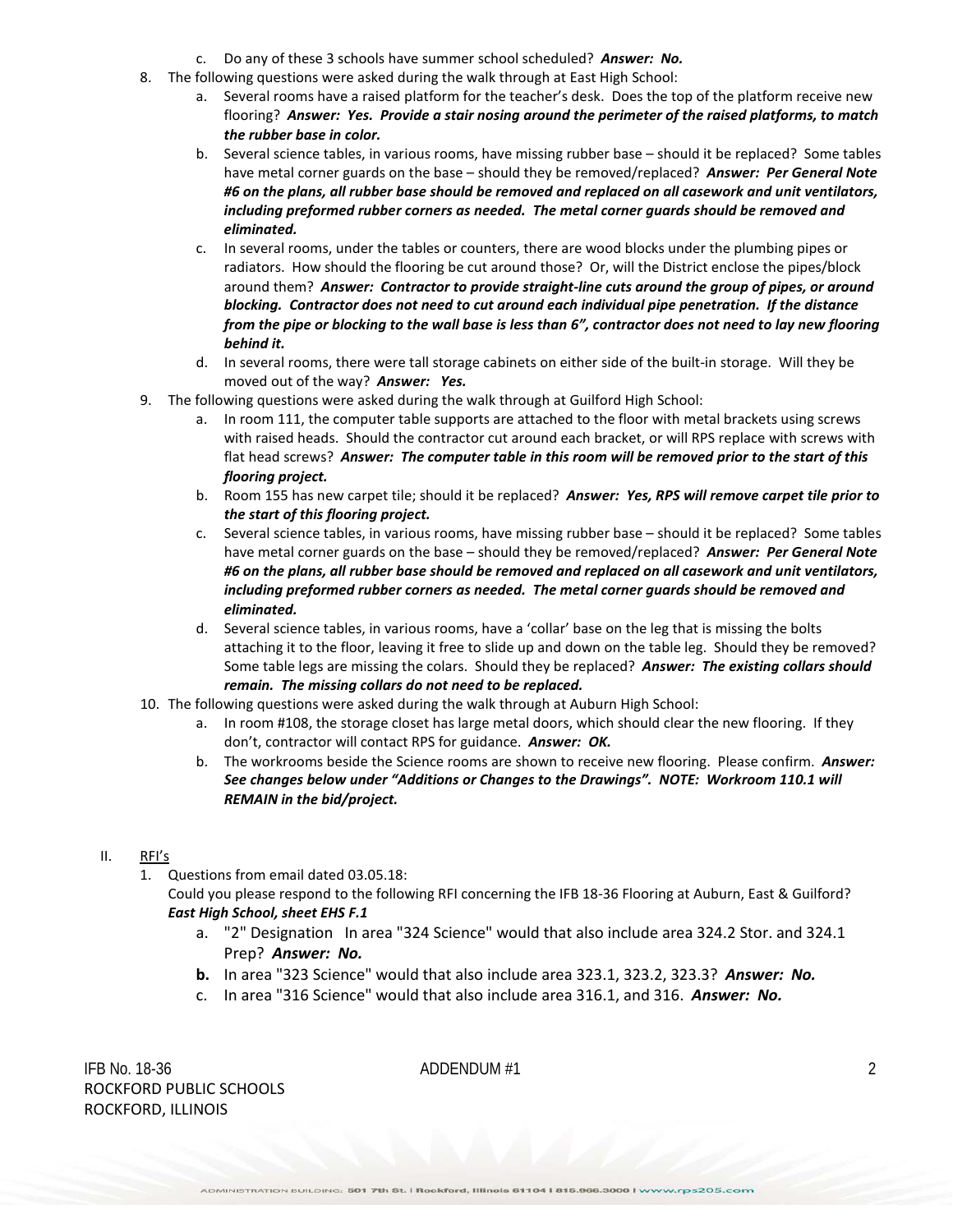- d. *Guilford – the adjacent "Prep / Storage Rooms" that are not tagged are not in the scope of work.*
- e. *Auburn – see changes below under "Additions or Changes to the Drawings".*

### III. ADDITIONS OR CHANGES TO THE DRAWINGS

### DRAWING AHS F.1 (Auburn)

1. Eliminate new flooring work from rooms 117, 128.1, 130.1, 132, 134.1, 136. Work room 110.1 remains in the project.

END OF ADDENDUM #1

IFB No. 18-36  $\blacksquare$  3 ROCKFORD PUBLIC SCHOOLS ROCKFORD, ILLINOIS